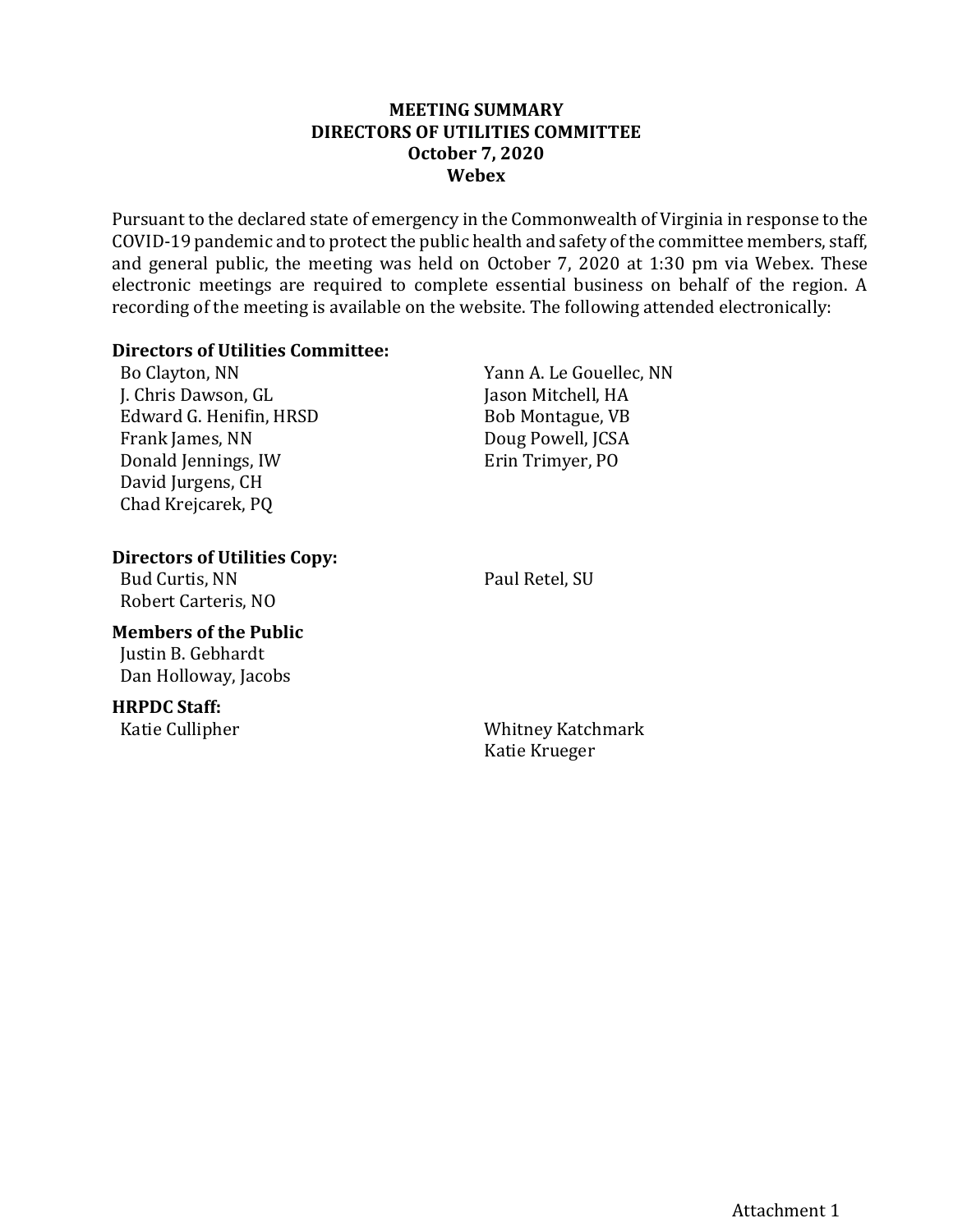## **1. Summary of the September 2, 2020 Meeting of the Directors of Utilities Committee**

There were no comments on or revisions to the summary of the August 5, 2020 Committee meeting.

**ACTION:** The summary of the September 2, 2020 meeting of the Directors of Utilities Committee was approved by consensus

#### **2. Public Comment**

There were no public comments.

#### **3. AskHRGreen Annual Report**

Ms. Katie Cullipher, HRPDC, presented the AskHRgreen.org regional public outreach program and campaign results for the 2019-2020 fiscal year. Campaigns included Imagine a Day without Water, the Grease Grinch, and What Not to Flush. Each campaign lasted 1-2 weeks, were staggered throughout the year, and resulted in higher web traffic to the AskHRgreen.org website during the campaigns. The resulting investments into the media campaigns and web ads led to a 1.91 return on investment. Future updates to the AskHRgreen.org website include updates to the Fats, Oil and Grease (FOG) certifications, which Ms. Cullipher will review in more detail at the November DUC's meeting.

**ACTION:** No Action

## **4. Water Supply Plan Updates**

The Committee decided to save the discussion on Water Supply Plan Updates for a future meeting.

## **ACTION:** No Action

## **5. 2020 Financial Capability Assessments**

Ms. Katie Krueger, HRPDC, reviewed the EPA's proposed 2020 Financial Capability Assessments (FCA) for Clean Water Act Obligations. The FCA proposes two alternatives to assess the burden of wastewater bills on low income households. HRPDC staff identified three areas of concern; 1) Although low income household size may be smaller than median household size, that does not necessarily mean that their bills are also lower. HRSD, VB, and CH responded saying that in previous experience, low income households often have older and leakier faucets/pipes which can lead to a higher water consumption. 2) Not all Poverty Indicators on pg. 16 of the proposal should be weighed equally. 3) Drinking water and separate stormwater systems should also be included in the financial burden assessments. The HRPDC economics department is also reviewing the proposal.

**ACTION**: Committee members should send any comments to either Ms. Katchmark or Ms. Krueger.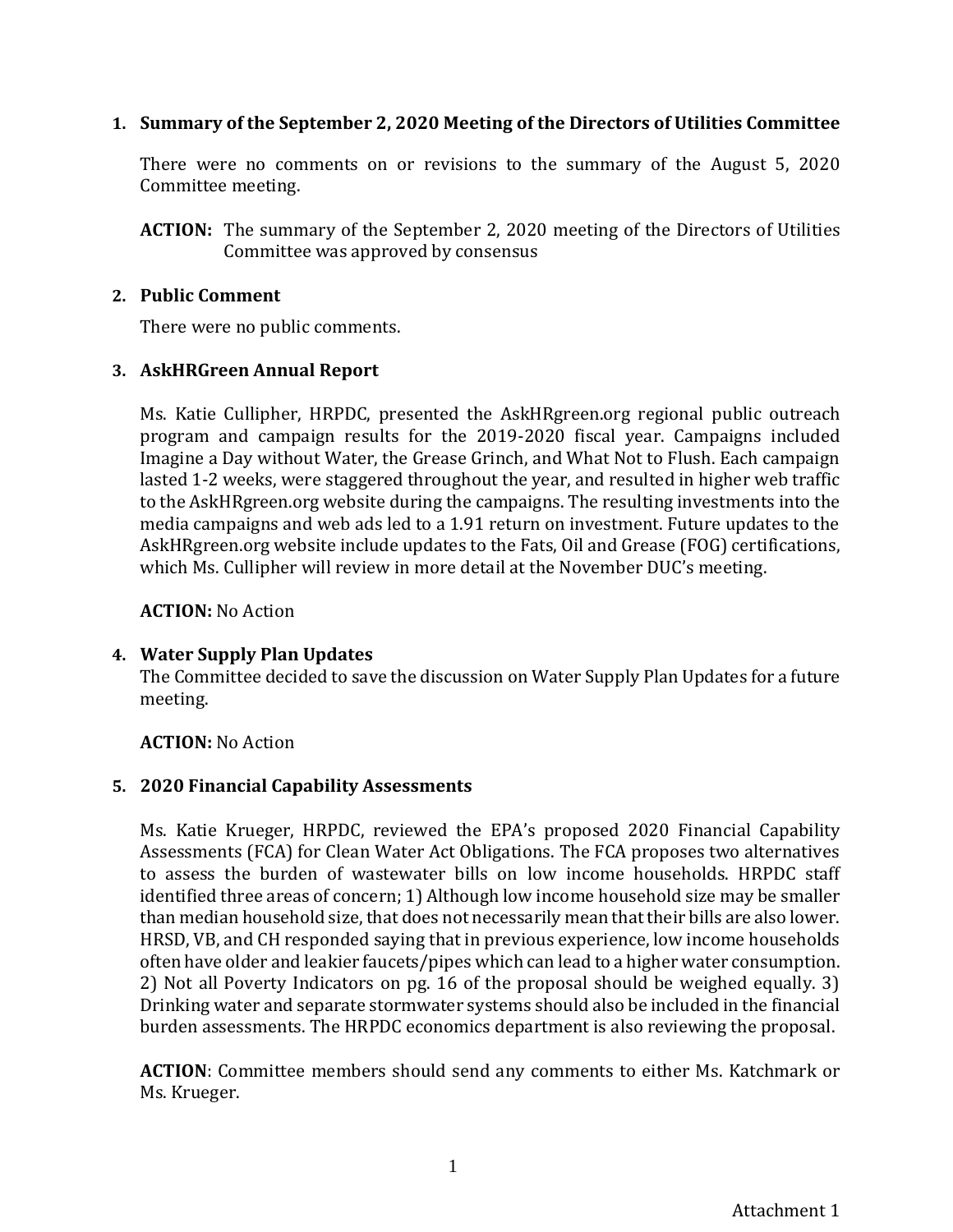## **6. SWIFT Update**

Mr. Ted Henifin, HRSD, gave an update of the full-scale implementation plan for the SWIFT project. The James River treatment plant is in the procurement phase while the Boat Harbor treatment plant is finishing the pre-planning phase. The James River Treatment Plant is scheduled to start the detailed design phase after the first of the year.

Mr. Dan Holloway, Jacobs, gave an overview of the model results for the SWIFT project. The models were run with and without SWIFT injections for: 2018 Reported Use, Total Permitted with permit cuts, 2018 Reported Use with JCSA and West Point at previous (2014) permitted amounts, and Total Permitted with JCSA and West Point at previous (2014) permitted amounts. Based on the model results, the SWIFT project will improve groundwater levels within the Potomac aquifer, but more specifically it will resolve the critical cell failures related to JCSA/West Point groundwater withdrawals with or without the permit cuts.

## **ACTION:** No Action

## **7. Utility Directors Roundtable Discussion**

Ms. Whitney Katchmark reviewed the status of tracking Customer Assistance Programs across the region. Both Suffolk (78 applications approved with a total of \$33,687) and Chesapeake (18 applications approved with a total of \$10,609) have responded to the tracking effort. Ms. Katchmark requested that members of the Committee send her the following information: 1) Number of applications received 2) Number of applications rejected and why 3) Amount of utility assistance requested and amount received 4) How did the applicant find out about the program.

Mr. Ted Henifin, HRSD, reviewed the new effort to use text messages to encourage customers to set up a payment plan for past due wastewater bills. The effort cost \$30,000 and will be fully functional by the end of the year. HRSD will start with the customers that are billed directly by HRSD, if the program is successful they will work to set it up with the localities who have combined bills. Additionally, Mr. Henifin announced that HRSD is expanding to Accomack and Northampton counties.

#### **8. Staff Reports**

- **HRSD Integrated Plan – First Amendment to 2014 MOA -** Ms. Katchmark requested that localities send the signed MOA to Ms. Katie Krueger, HRPDC.
- **FOG MOA –** Ms. Katchmark requested that localities send the signed MOA to Ms. Katie Krueger, HRPDC.
- **Groundwater MOA –** Ms. Katchmark requested that localities send the signed MOA to Ms. Katie Krueger, HRPDC.

## **9. Other Business**